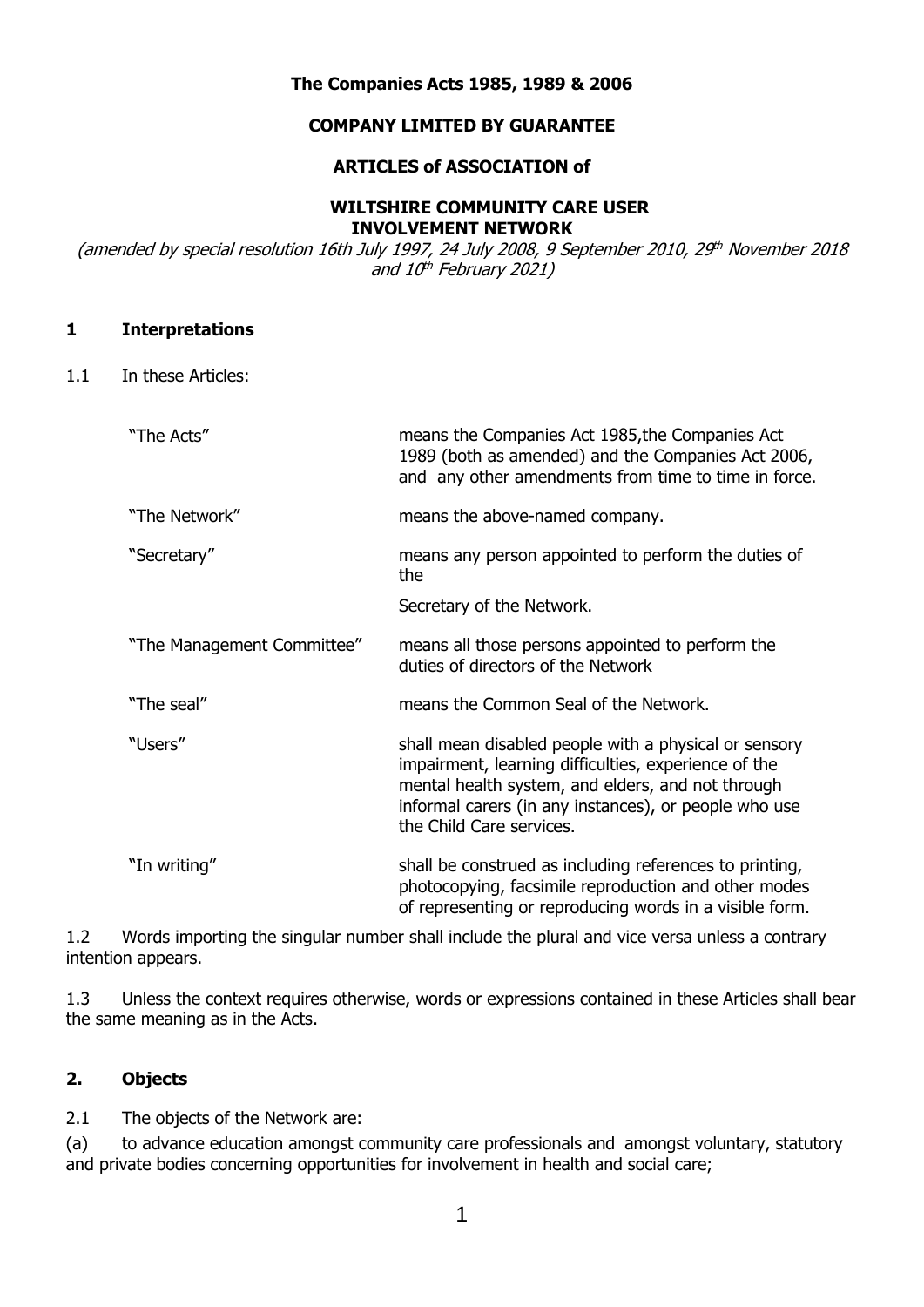(b) to promote involvement and to disseminate examples of good practice in involvement in health and social care provision.

- 2.2 In furtherance of the above, the Network shall have the following powers:
- (a) To take over the assets, activities and liabilities of the unincorporated association known as Wiltshire Community Care User Involvement Network;
- (b) To act as a Consultative Network for policy and planning issues relating to involvement in health and social care;
- (c) To purchase, take on lease or in exchange, hire or otherwise acquire any real or personal property and any rights or privileges which the Network may think necessary for the promotion of its objects, and to construct, maintain and alter any buildings or erections which the Network may think necessary for the promotion of its objects;
- (d) To make appeals for money and to solicit subscriptions to the funds of the Network and to accept any gifts of real or personal property including those subject to any trust and / or conditions compatible with the objects of the Network and to undertake to carry out any such trust and / or conditions compatible with the objects of the Network;
- (e) To borrow or raise money for the Network on such terms and on such security as may be thought fit;
- (f) To engage or employ such personnel (whether as employees, consultants, advisers or however) as may be necessary to the promotion of the objects of the Network;
- (g) To establish and support or aid in the establishment and support of any company, society, cooperative, firm or other organisation the promotion of which shall in any way be calculated to advance directly or indirectly the objects or interests of the Network;
- (h) To purchase or otherwise acquire and undertake all or any part of the business, property, assets, liabilities and transactions of any person, firm, or company carrying on any business which the Network is authorised to carry on;
- (i) To invest the monies of the Network not immediately required for its own purposes in or upon such investments, securities or property as may be thought fit, subject nevertheless to such conditions (if any) and such consents (if any) as for the time being may be imposed or required by law;
- (j) to enter into any partnership or joint-purse or profit-sharing arrangement with any organisation, company, firm or person carrying on or proposing to carry on any activities within the objects of the Network, and to acquire and hold, sell, deal with or dispose of any shares, stock or securities of any such company;
- (k) To obtain all necessary permits, licences or trade marks required for the purpose of enabling the Network to carry out its objects upon such terms and conditions as it may think fit;
- (l) to open and operate bank accounts and other facilities for banking;
- (m) To sell, improve, manage, develop, turn to account, exchange, let on rent, royalty, share of profits or otherwise, grant easements, licences and other rights in or over, and in manner deal with or dispose or the undertaking and any or all of the property and assets for the time being of the Network for such consideration as the Network may think fit, subject to the provisions of clause 7;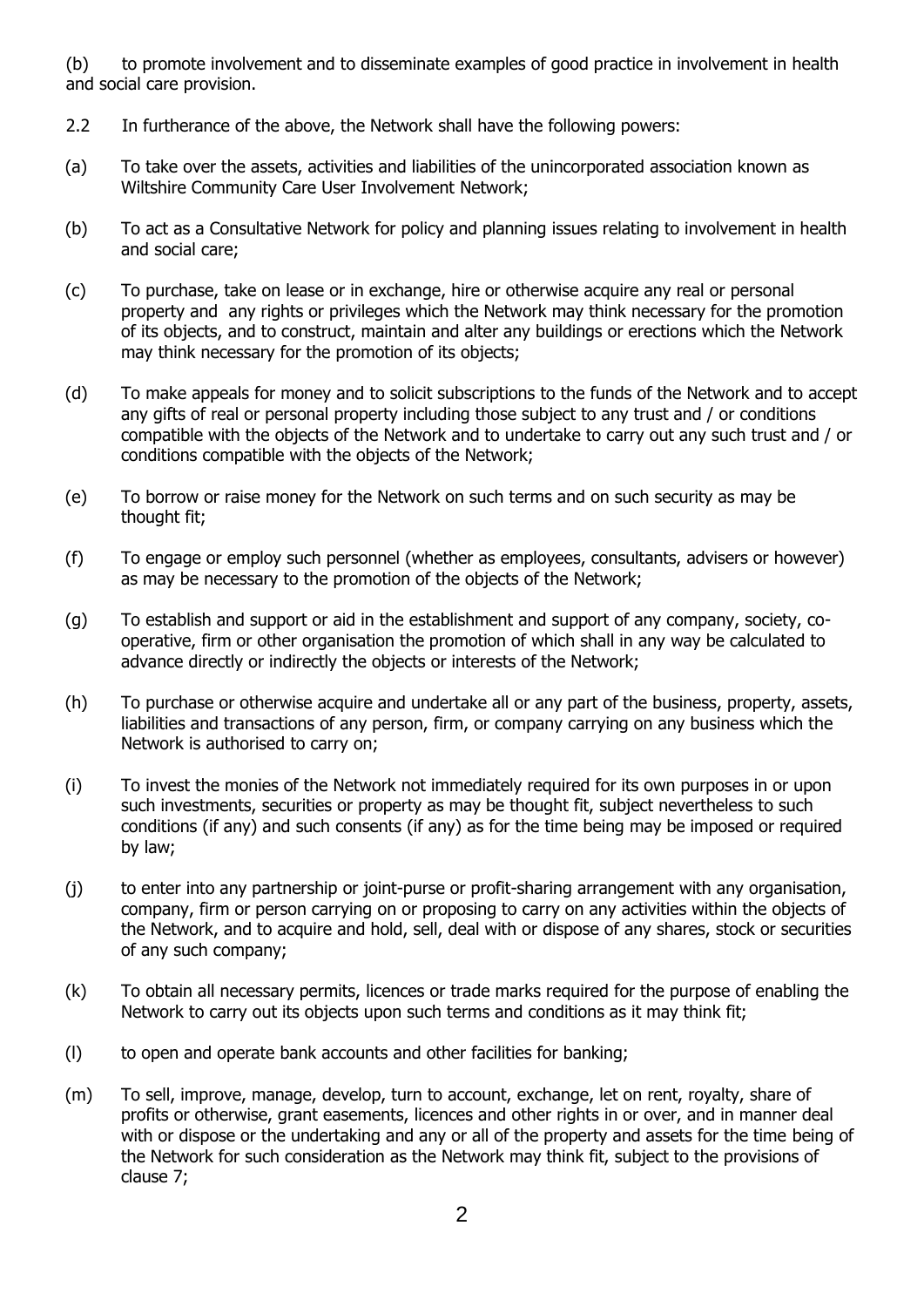- (n) To publish books, pamphlets, reports, leaflets, journals, films and instructional matter;
- (o) To purchase or otherwise acquire or found and to carry on schools and training courses, and to run lectures, seminars, conferences and courses;
- (p) To establish, maintain or join and subscribe to any retirement benefit scheme for the benefit of any persons who are or were at any time employees of the Network or their dependants;
- (q) To make payments for social or charitable purposes connected or compatible with the objects of the Network;
- (r) To do all such other lawful things as may be necessary for the attainment of the above objects or any of them.

2.3 The Network shall promote equality of opportunity for all sections of the community in its own affairs and in society generally.

# **3. Income and Property**

The income and property of the Network, however, obtained, shall be applied solely towards the promotion of the objects of the Network and no portion shall be paid or transferred directly or indirectly to any members of the Network, provided that nothing shall prevent any payment in good faith by the Network:

- (a) of reasonable and proper remuneration to any member, officer or servant of the Network in return for any service actually rendered to the Network;
- (b) of interest on money lent by any member of the Network at a rate per annum not exceeding 2 per cent above the base lending rate of the Co-operative Bank plc for the time being;
- (c) of reasonable and proper rent for premises demised or let by any member of the Network;
- (d) as repayment of reasonable out-of-pocket expenses incurred by any member whilst acting on behalf of the Network.

# **4. Limitation of liability**

4.1 The liability of the members is limited.

4.2 Every member of the Network undertakes to contribute to the assets of the Network in the event of the same being wound up while s/he or it is a member or within one year after s/he or it ceases to be a member for payment of the debts and liabilities of the Network contracted before s/he or it ceased to be a member, and of the costs, charges or expenses of winding up and for the adjustments of the rights of the contributories amongst themselves, such amount as may be required not exceeding one pound.

# **5 Winding up**

In the event of the winding up or dissolution of the Network, after the satisfaction of all its debts and liabilities, any assets remaining shall not be distributed amongst the members but shall be transferred to any organisation(s) having objects similar to or compatible with any of the objects of the Network as may be determined by a General Meeting or, if for any reason such assets are not so transferred, they shall be given for charitable purposes within the Network's area of benefit.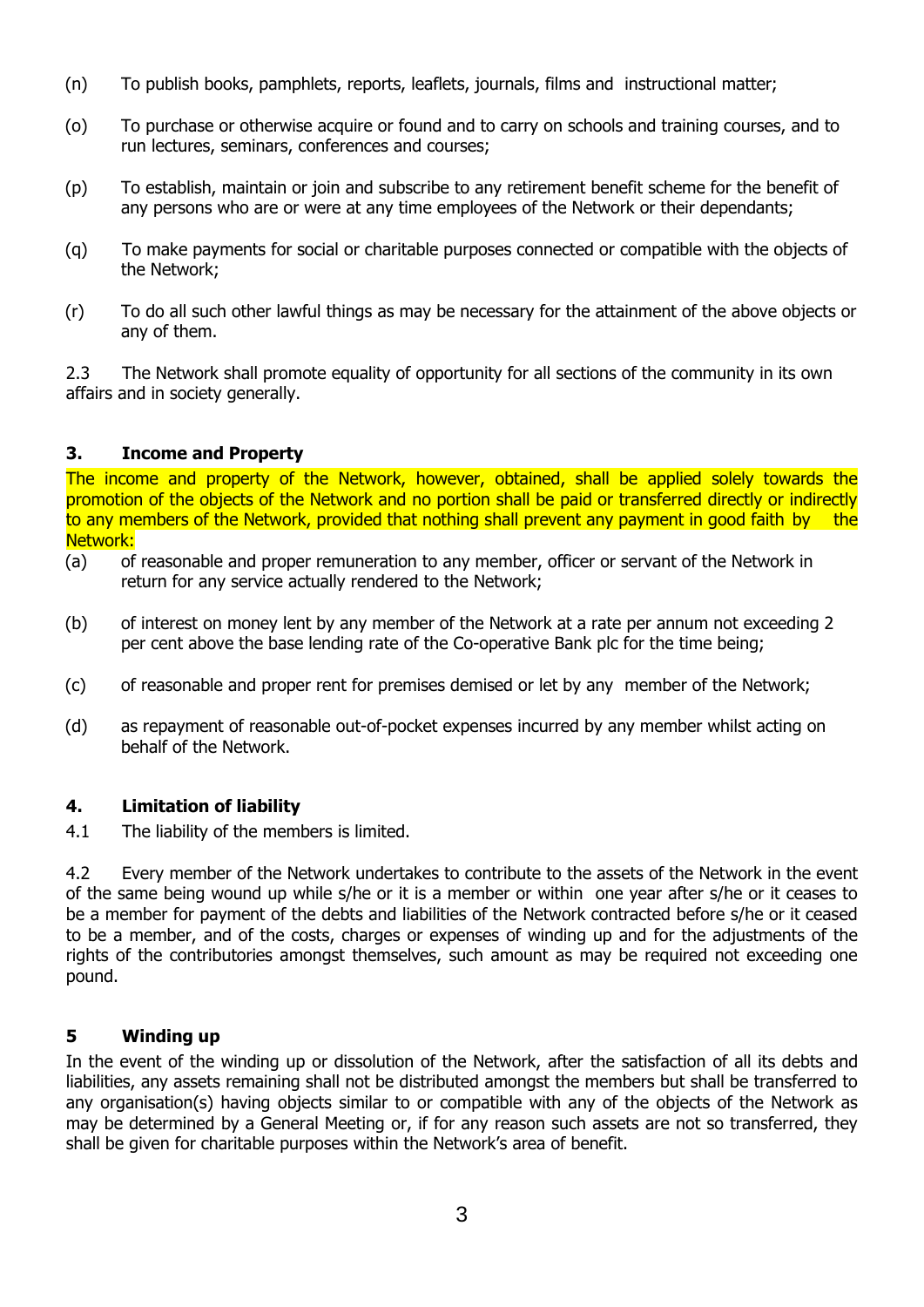# **6 Members**

6.1. The first members of the Network shall be the subscribers to the Memorandum of Association. The Management Committee may at its discretion admit as members individuals, societies, companies, associations, local authorities and other statutory or voluntary bodies which support the objects of the Network as follows:

(a) Individuals who are users of community care and organisations which represent groups of community care users provided that their constitution ensures its management committee is controlled by users. Such persons and organisations shall be admitted as User members and shall become eligible to stand for election to the Management Committee upon the first years anniversary of the registration of their membership and not before;

(b) other individuals and organisations shall be admitted as Associate Members.

6.2 The Management Committee shall establish the appropriate category of membership for any applicant for membership and may change a member's category of membership in the event of a change in circumstances.

6.3 All User and Associate Members shall be treated as members of the Network for all purposes of these Memorandum and Articles of Association and of statute. The Network shall at all times ensure that a minimum of 51% of the User members are disabled people.

6.4 A corporate body or association which is a member shall appoint a deputy who shall during the continuance of her/his appointment be entitled to exercise in any General Meeting of the Network all such rights and powers as the member organisation would exercise if it were an individual person. The Network shall require such notification of an organisation's appointed deputy as the Management Committee may from time to time decide.

# **7 Register of Members**

7.1 The Network shall keep a Register of Members in which shall be recorded the name and address of every member, their category of membership, the date on which they became a member and the date on which they ceased to be a member. Every member shall either sign a written consent to become a member or sign the Register of Members on becoming a member. A member shall notify the Secretary in writing within seven days of a change to their name or address.

7.2. Every member shall be entitled to receive a copy of the Memorandum & Articles of Association of the Network at no charge.

# **8 Cessation of Membership**

8.1. The rights and privileges of a member shall not be transferable nor transmissible, and all such rights and privileges shall cease upon the member ceasing to be such.

8.2 A member shall cease to be a member immediately that s/he or it:

(a) resigns in writing to the secretary; or

(b) fails to pay the annual subscription for the time being in force (if any) within three months of its becoming due; or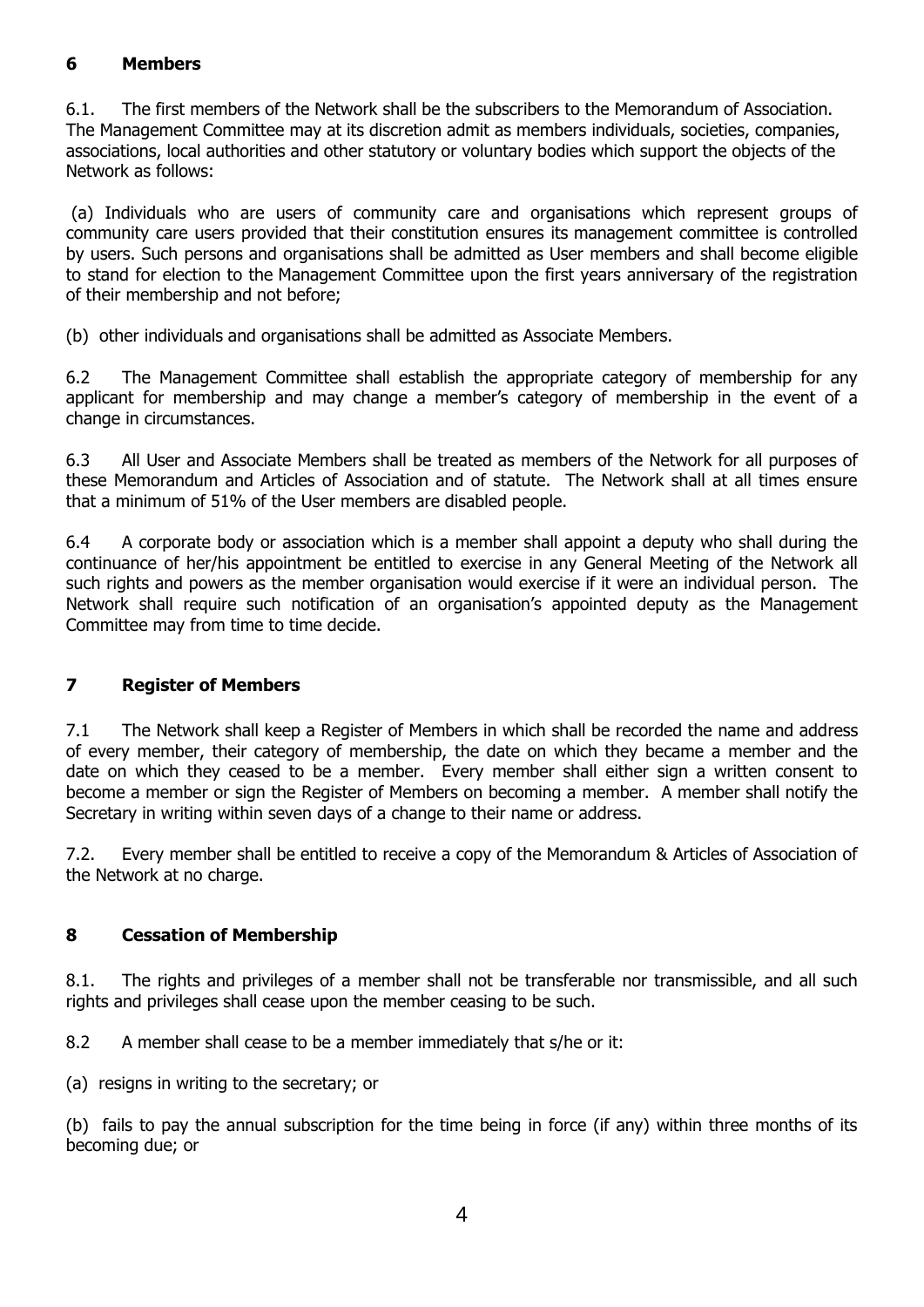(c) is expelled by the Management Committee for conduct prejudicial to the Network, provided that any member whose expulsion is proposed shall have the right to make representation to the meeting at which the decision is to be made; or

- (d) dies, if an individual person; or
- (e) is wound up or goes into liquidation, if a corporate body or association.

# **9 General Meetings**

9.1. The Network shall in each calendar year hold a General Meeting as its Annual General Meeting and shall specify the meeting as such in the notices calling it, provided that every Annual General Meeting except the first shall be held not more than fifteen months after the holding of the last preceding Annual General Meeting. The first Annual General Meeting shall be held within eighteen months of incorporation.

9.2 The business of an Annual General Meeting shall comprise:

- (a) the consideration of the Report and Accounts presented by the Management Committee;
- (b) the election of Management Committee members;
- (c) the fixing of annual subscriptions, if any;
- (d) such other business as may have been specified in the notices calling the meeting.

9.3 The Management Committee may whenever they think fit convene a General Meeting, or a General Meeting may be convened by members of the Network, members who represent at least 5% of the total voting rights of all the members having a right to vote at general meetings, as provided by section 303 of the Companies Act 2006.

9.4. Decisions at General Meetings shall be made by passing resolutions. Decisions involving an alteration to the Memorandum or Articles of Association of the Network and other decisions so required from time to time by statute shall be made by Special Resolution. A Special Resolution is defined as one passed by a majority of not less than three fourths of those members of the Network present and voting at a General Meeting. All other decisions shall be made by Ordinary Resolution requiring a simple majority of those present and voting.

### **10 Notices**

10.1 All General Meetings shall be called by at least twenty-one clear days' notice. A general meeting may be called by shorter notice if it is so agreed by a majority in number of members having a right to attend and vote at the meeting, being a majority who together hold not less than 90 percent of the total voting rights.

10.2. Notice of every General Meeting shall be given in writing to every member of the Network, to the directors and to the auditors and to such other persons who are entitled to receive notice and shall be given in accordance with the provisions of Article 20.

10.3. Notice of all meetings shall be given exclusive of the day on which it is served and shall specify the exact time and place of the meeting. In the case of a General Meeting which is to consider a Special or a resolution to remove a Management Committee member or the auditor, such resolution shall be specified in the notices calling that meeting and in the case of all other General Meetings the general nature of the business to be raised shall be specified.

10.4 The notice must also contain a statement setting out the right of members to appoint a proxy under section 324 of the Companies Act 2006.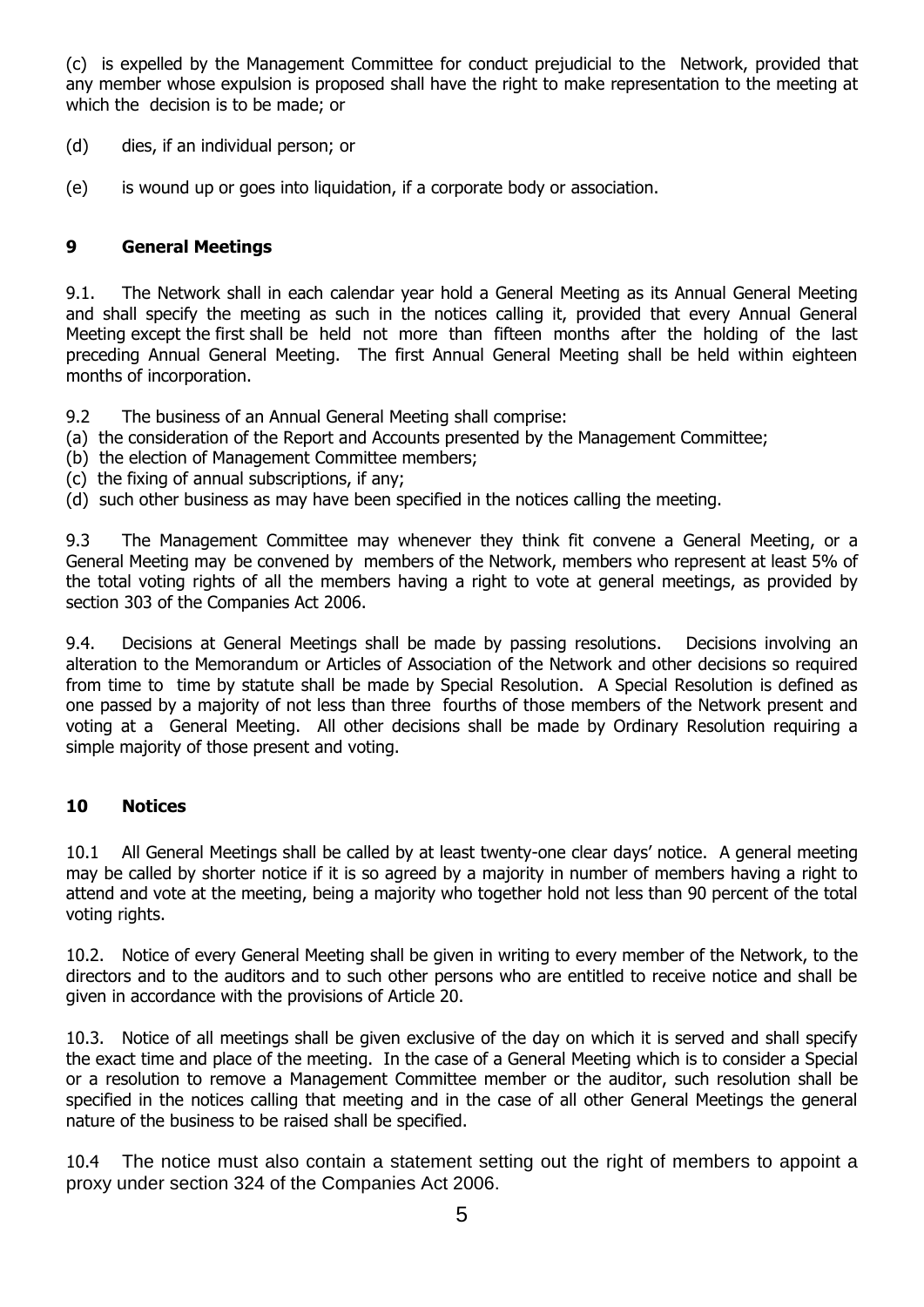10.5 The accidental omission to give notice of a meeting to or non-receipt of notice of a meeting by any person entitled to receive notice shall not invalidate proceedings at that meeting.

# **11 Proceedings at General Meetings**

11.1. Except as provided in Article 11.2, User members shall have two votes, and Associate members one vote on any question.

11.2. No person other than a member duly registered or the deputy of an organisation which is a duly registered member, who shall have paid every subscription and other sum (if any) which shall be due and payable to the Network in respect of her/his/its membership, shall be entitled to vote on any question at any General Meeting.

11.3 The Management Committee shall establish the appropriate category of membership for any applicant for membership and may change a member's category of membership in the event of a change in circumstances.

11.4. All User and Associate Members shall be treated as members of the Network for all purposes of these Memorandum and Articles of Association and of statute. The Network shall at all times ensure that a minimum of 51% of the User members are disabled people.

11.5 . A corporate body or association which is a member shall appoint a deputy who shall during the continuance of her/his appointment be entitled to exercise in any General Meeting of the Network all such rights and powers as the member organisation would exercise if it were an individual person. The Network shall require such notification of an organisation's appointed deputy as the Management Committee may from time to time decide.

11.6. No person shall debate or vote on any matter in which s/he has a personal financial or material interest which is not shared by a majority of others present at the meeting.

11.7. No business shall be transacted at a General Meeting unless a quorum of 5 members is present.

11.8. If within half an hour from the time appointed for the meeting a quorum is not present, the meeting, if convened upon the requisition of members, shall be dissolved. In any other case it shall stand adjourned until the same day in the next week at the same time and same place or otherwise as the Management Committee may decide and all members shall be given such notice as is practicable of the date and time of the adjourned meeting. The members present at a meeting so adjourned shall constitute a quorum.

11.9. At any General Meeting where the Chairperson is not present within twenty minutes of the time appointed for the meeting a Vice-Chairperson shall preside, and in the event of her/his absence or unwillingness to act, the members present shall choose one of their number to be Chairperson of that meeting, whose function shall be to conduct the business of the meeting in an orderly manner.

11.10. The Chairperson may with the consent of any meeting at which a quorum is present, and shall if so directed by the meeting, adjourn the meeting from time to time and from place to place, but no business shall be transacted at an adjourned meeting other than the business left unfinished at the meeting form which the adjournment took place. Where a meeting is adjourned for thirty days or more, notice of the adjourned meeting shall be given as in the case of the original meeting. Otherwise it shall not be necessary to give any notice of an adjournment or of the business to be transacted at an adjourned meeting.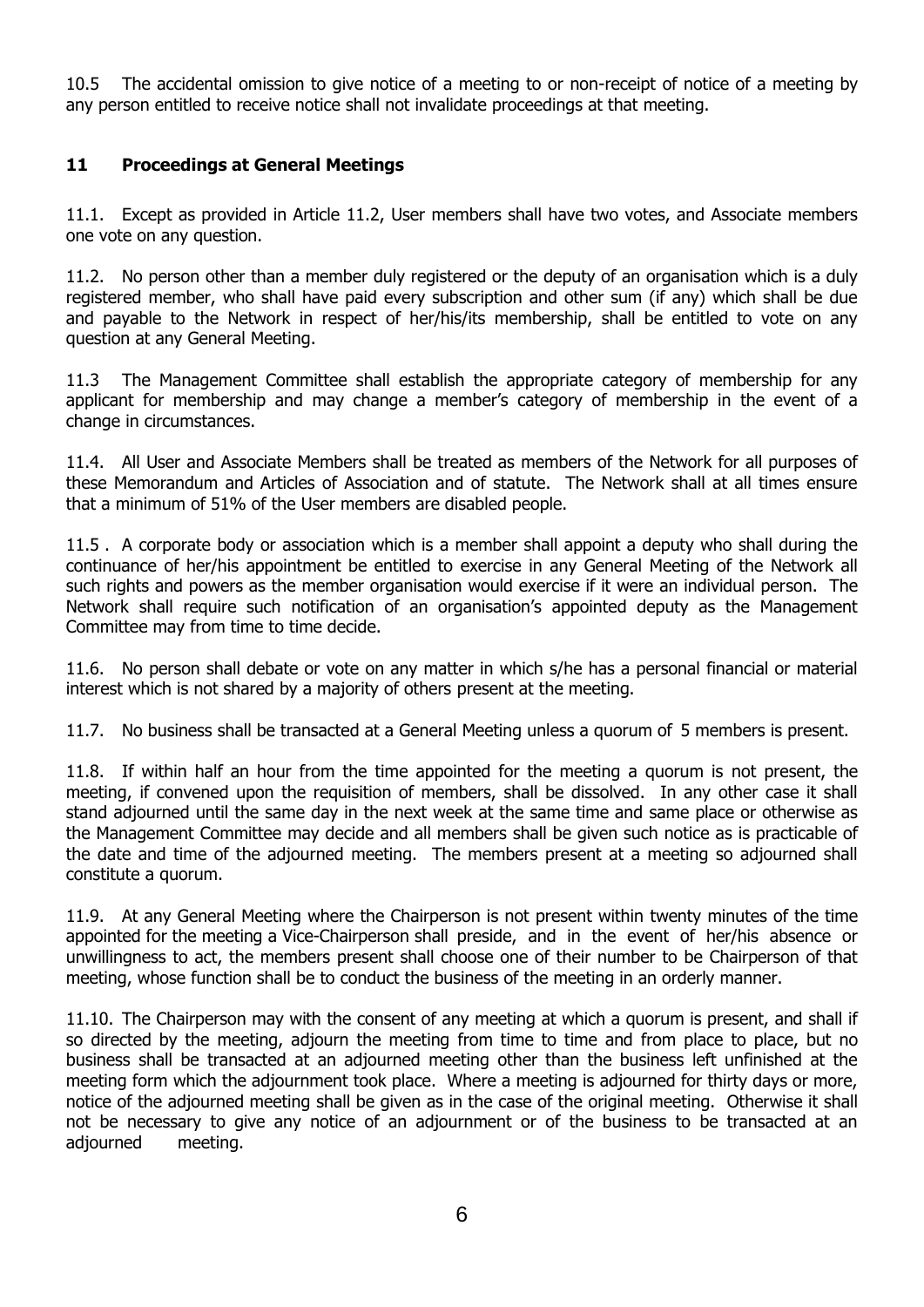11.11. Unless a secret ballot be so demanded, a declaration by the Chairperson that a resolution has on a show of hands been carried or lost and an entry to that effect in the book containing the minutes of the proceedings of the Network shall be conclusive evidence of the fact without proof of the number or proportions of the votes recorded in favour or against such resolutions.

11.12. If a secret ballot is duly demanded it shall be taken in such a manner as the Chairperson directs, provided that each member shall have only one vote, and the result of the ballot shall be deemed to be the resolution of the meeting at which the ballot was demanded.

11.13. The demand for a secret ballot shall not prevent the continuance of a meeting for the transaction of any other business than the question upon which a ballot has been demanded. The demand for a secret ballot may be withdrawn.

11.14. In the case of an equality of votes, whether on a show of hands or on a ballot, the Chairperson shall not have a second or casting vote and the resolution shall be deemed to be lost.

11.15. Subject to the provisions of the following Article, a resolution in writing signed by all the members for the time being shall be valid and effective as if the same had been passed at a General Meeting duly convened and held and may consist of several documents in the same form each signed by one or more members.

11.16. A copy of any resolution passed under the preceding Article shall be sent to the Network's auditors who may require that the matter be brought to a General Meeting duly convened, in which case the resolution shall not have effect but shall be brought to such a General Meeting. If the auditors do not make such a request then the resolution shall have effect seven days after copy of it was received by the auditors or immediately if the auditors inform the Network that they do not require the matter to be brought to a General Meeting.

# **12 Register of Members**

12.1 The Network shall keep a Register of Members in which shall be recorded the name and address of every member, the date on which they became a member and the date on which they ceased to be a member. Every ember shall either sign a written consent to become a member or sign the Register of Members on becoming a member. A member shall notify the Secretary in writing within seven days of a change to their name or address.

12.2. Every member shall be entitled to receive a copy of the Memorandum & Articles of Association of the Network at no charge.

# **13 Management Committee**

13.1 The Network shall have a Management Committee or not less than six persons. The first members of the Management Committee shall be appointed by the subscribers to the Memorandum of Association.

13.2 The Management Committee shall be made up as follows:

(a) Not more than twelve persons who are User Members or deputies of organisations which are User Members of the Network, elected at a General Meeting;

(b) Not more than four persons who are Associate Members or deputies of organisations which are Associate Members of the Network, elected at a General Meeting; and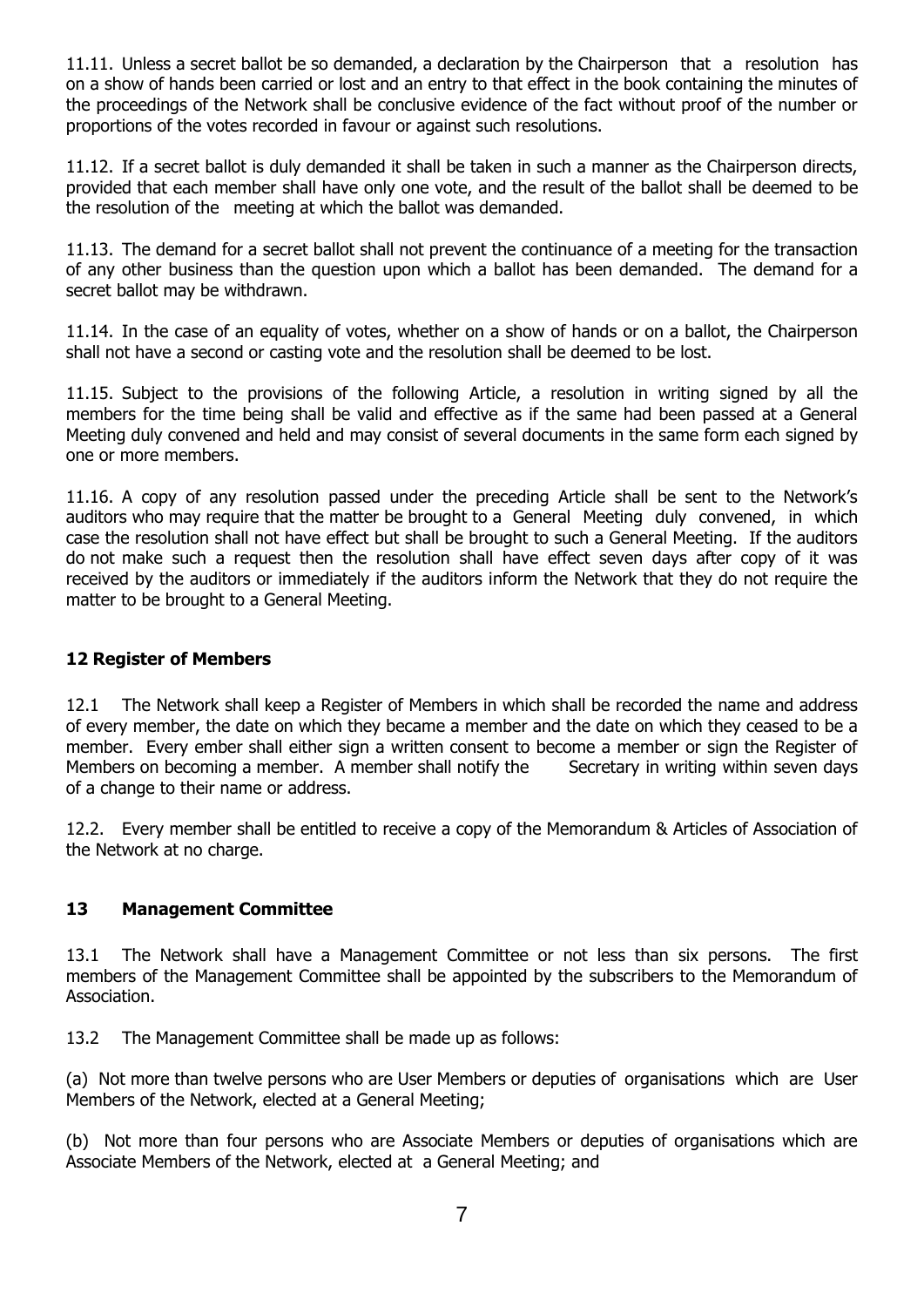### (c) The Network Convenor ex officio;

provided that at all times more than fifty one percent of the members of the Management Committee shall be User Members.

13.3 The Management Committee may co-opt any member of the Network or the deputy of any member organisation to fill a casual vacancy in the Management Committee and may co-opt no more than five members or deputies in addition to those elected under the provisions of the above Article.

13.4. Procedures for nominating and electing Management Committee members under the provisions of these Articles shall be determined and may be amended by the Management Committee from time to time. Subject to Article 13.7 below, a Management Committee member shall serve until the end of one calendar year her/his election or co-option but shall then be eligible for further election or co-option.

13.5. A member of the Management Committee shall declare an interest in and shall not debate or vote in respect of any contract in which s/he has a direct or indirect personal financial or material interest, whether directly or indirectly.

13.6. Any remuneration of members of the Management Committee shall only be in respect of services actually rendered to the Network. Members of the Management Committee may also be paid all reasonable expenses incurred by them in attending and returning from meetings of the Management Committee or General Meetings of the Network or in connection with the business of the Network.

13.7. The office of member of the Management Committee shall be immediately vacated if s/he:

(a) ceases to be a member or is the deputy of an organisation which ceases to be a member; or

(b) is the deputy of a member organisation and that organisation removes or replaces her/him as their deputy; or

(c) being a co-opted member of the Management Committee, is removed or replaced by the Management Committee; or

(d) resigns her/his office in writing to the Network; or

(e) in the opinion of the Management Committee, fails to declare her/his interest in any contract as required by these articles ; or

(f) is absent from three successive meetings of the Management Committee during a continuous period of twelve months without special leave of absence from the Management Committee and they pass a resolution that s/he has by reason of absence vacated office; or

(g) becomes bankrupt or of unsound mind; or

(h) is removed from office by resolution of the Network in General Meeting in accordance with Section 168 of the Companies Act 2006; or

(i) ceases to hold office by reason of any disqualification order made against her/him; or

(j) in the written opinion of a medical practitioner having care of him/her is likely to be unable, by reason of illness or injury, to fulfil his/her duties for a period of more than three months in which case he/she shall be deemed to have resigned his/her office.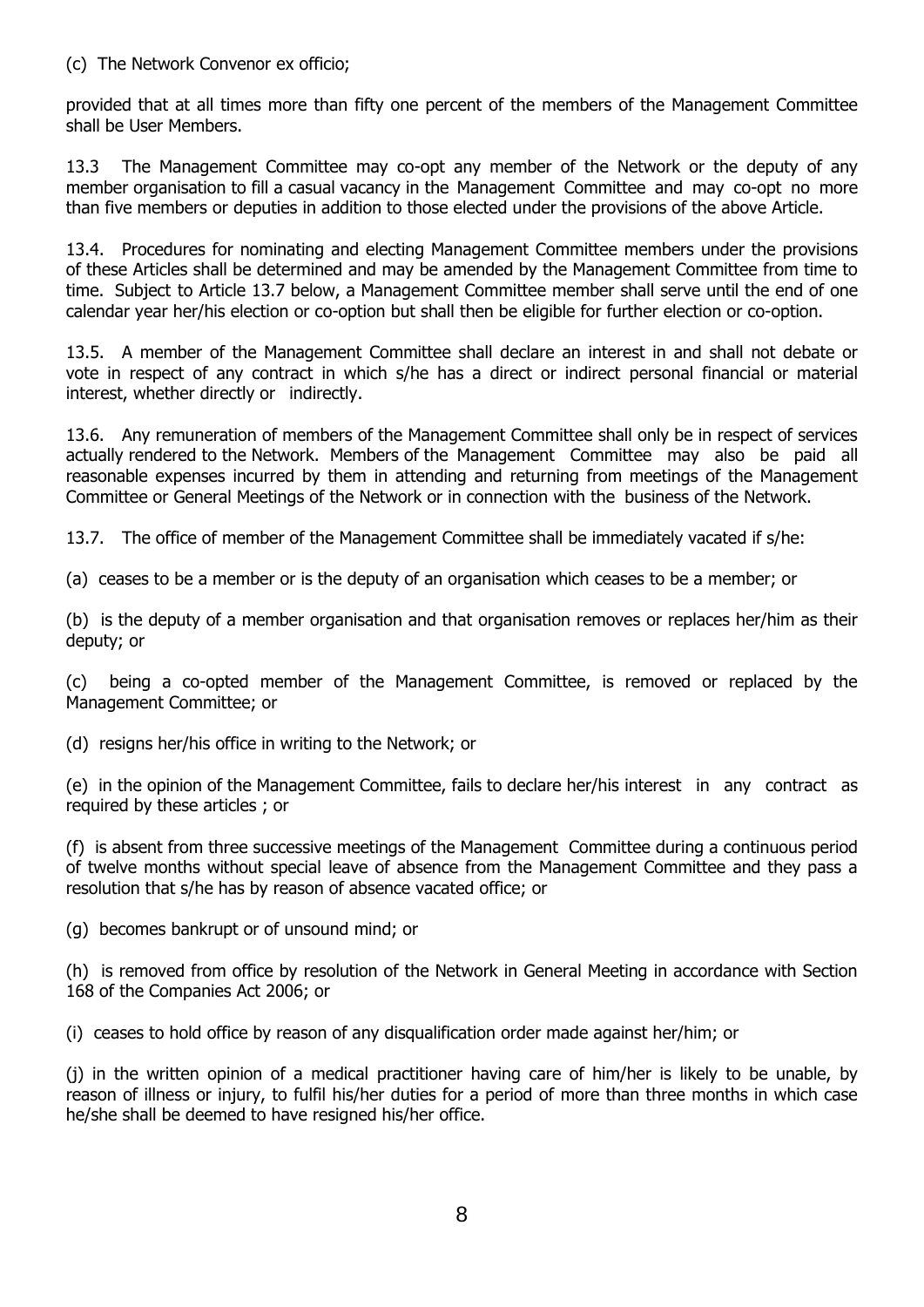# **14 Powers and Duties of the Management Committee**

14.1. The business of the Network shall be managed by the Management Committee who may pay all expenses of the formation of the Network as they think fit and may exercise all such powers of the Network as may be exercised and done by the Network and as are not by statute or by these Articles required to be exercised or done by the Network in General Meeting.

14.2. All cheques, promissory notes, drafts, bills of exchange and other negotiable instruments, and all receipts for monies paid to the Network shall be signed, drawn, accepted, endorsed or otherwise executed in such manner as the Management Committee shall from time to time decide.

14.3. Without prejudice to its general powers, the Management Committee may exercise all the powers of the Network to borrow money and to mortgage or charge its undertaking and property or any part thereof and to issue debentures and other securities whether outright or as security for any debt, liability or obligation of the Network or of any third party.

# **15 Proceedings of the Management Committee**

15.1. Members of the Management Committee shall elect from amongst their own number honorary officers to include a Chairperson and Vice-Chairpersons, and may at any time remove or replace such officers.

15.2. The Management Committee may meet together for the despatch of business, adjourn, and otherwise regulate their meetings as they think fit.

15.3. Questions arising at any meetings shall be decided by a majority of votes. In the case of an equality of votes, the Chairperson shall not have a second or casting vote and the resolution shall be deemed lost. All Management Committee members shall have one vote regardless of membership status.

15.4. An honorary officer may, and the Secretary at the request of two or more members of the Management Committee shall summon a meeting of the Management Committee by giving or sending reasonable notice in writing to all its members. It shall not be necessary to give notice of a meeting of the Management Committee to any of its members for the time being absent from the United Kingdom.

15.6. The quorum necessary for the transaction of business of the Management Committee shall be four members of the Management Committee.

15.7. The Management Committee may act regardless of any vacancy in their body, but, if and so long as their number is less than the minimum prescribed in these Articles, he Management Committee may act for the purposes of increasing the number of members of the Management Committee to that number, or of summoning a General Meeting of the Network, but for no other purpose.

15.8. At any meeting of the Management Committee where the Chairperson is not present within twenty minutes of the time appointed for the meeting a Vice-Chairperson shall preside, and in the event of her/his absence or unwillingness to act, the members present shall choose one of their number to be Chairperson of the meeting, whose function shall be to conduct the business of the meeting in an orderly manner.

15.9. The Management Committee shall cause accurate records to be made, in books provided for that purpose, of:

(a) the name and date of all persons appointed to office;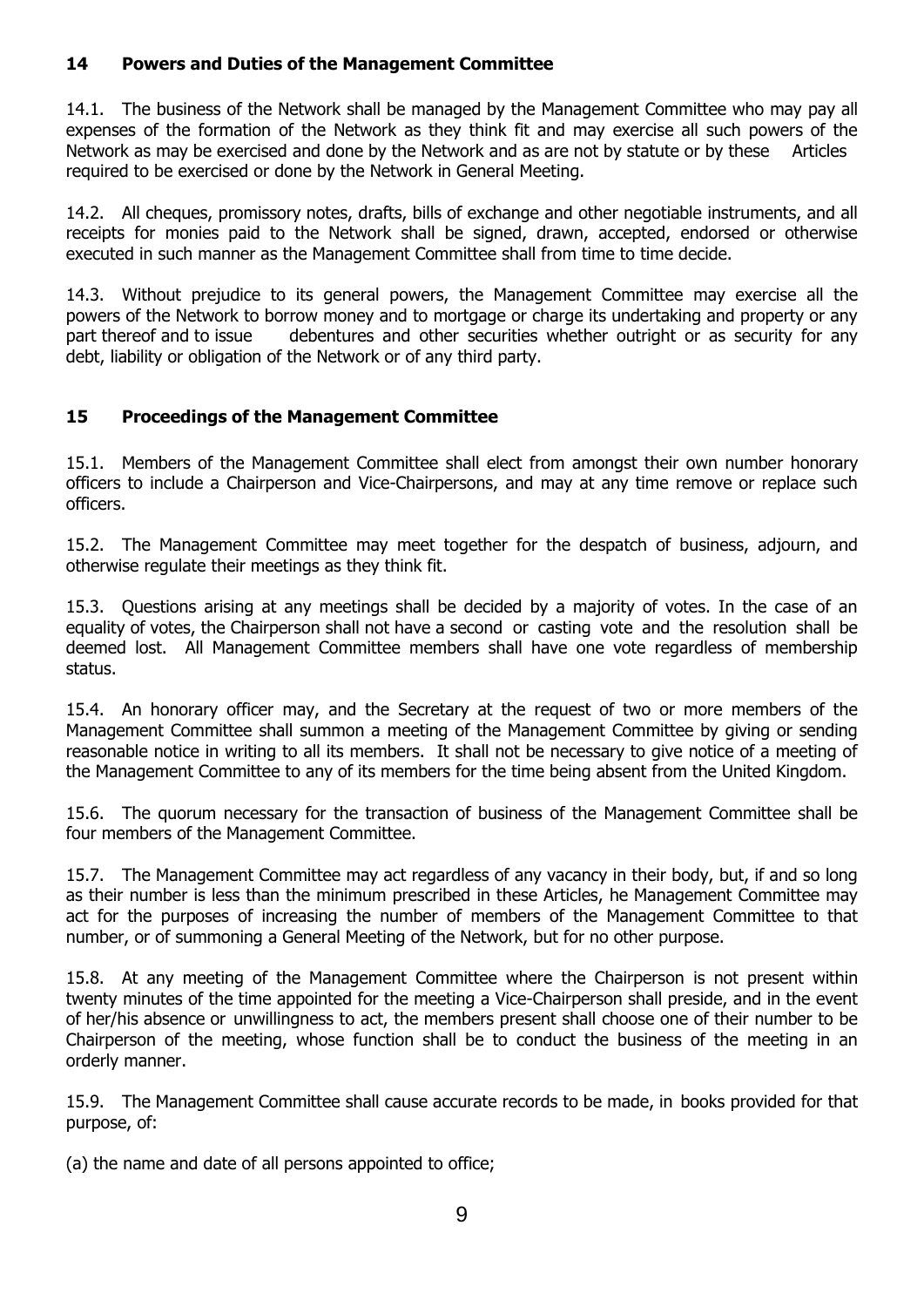(b) the names of the members of the Management Committee, officers, members and other persons present at all General, Management Committee and Sub-Committee meetings of the Network;

(c) minutes of all proceedings and resolutions at all General Management Committee and Sub-Committee meetings of the Network;

(d) all applications of the Seal to any document.

15.10 All such records and minutes shall be open to inspection during normal working hours by any member of the Management Committee.

15.11. The Management Committee may delegate any of their powers to Sub-Committees consisting of such members of their body and others as they think fit. Any Sub-Committee so formed shall in the exercise of the powers so delegated conform to any regulations imposed on it by the Management Committee provided that at all times fifty one percent of the membership of any policy sub-committee consists of user members who are disabled people.

15.12. All acts done by any meeting of the Management Committee or by any person acting as a member of the Management Committee shall, even if it be afterwards discovered that there was some defect in the appointment of any member of the Management Committee or person acting as such, or that they or any of them were disqualified, be as valid as if every such person had been duly appointed and was qualified to be a member of the Management Committee.

15.13. A resolution in writing, signed by all the members of the Management Committee who for the time being are entitled to vote, shall be valid and effective as if it had been passed at a meeting of the Management Committee, and may consist of several documents in the same form each signed by one or more members of the Management Committee.

15.14 The Management Committee may at its discretion invite other persons to attend its meetings, with or without speaking rights, and without voting rights.

# **16 Secretary**

16.1. The Management Committee shall appoint a Secretary of the Network for such term at such remuneration and upon such conditions as they think fit, and any Secretary so appointed may be removed by them.

16.2 A provision of the Acts or these Articles requiring or authorising a thing to be done by or to a member of the Management Committee and the Secretary shall not be satisfied by its being done by or to the same person acting in both capacities.

# **17 The Seal**

17.1. If the Network should have a Seal, it shall only be used by the authority of the Management Committee and every instrument to which the Seal shall be applied shall be signed by a member of the Management Committee and shall be countersigned by the Secretary or by a second member of the Management Committee. Every such application of the Seal shall be minuted.

# **18 Accounts**

18.1. The Management Committee shall cause proper accounts to be kept in accordance with the law for the time being in force with respect to: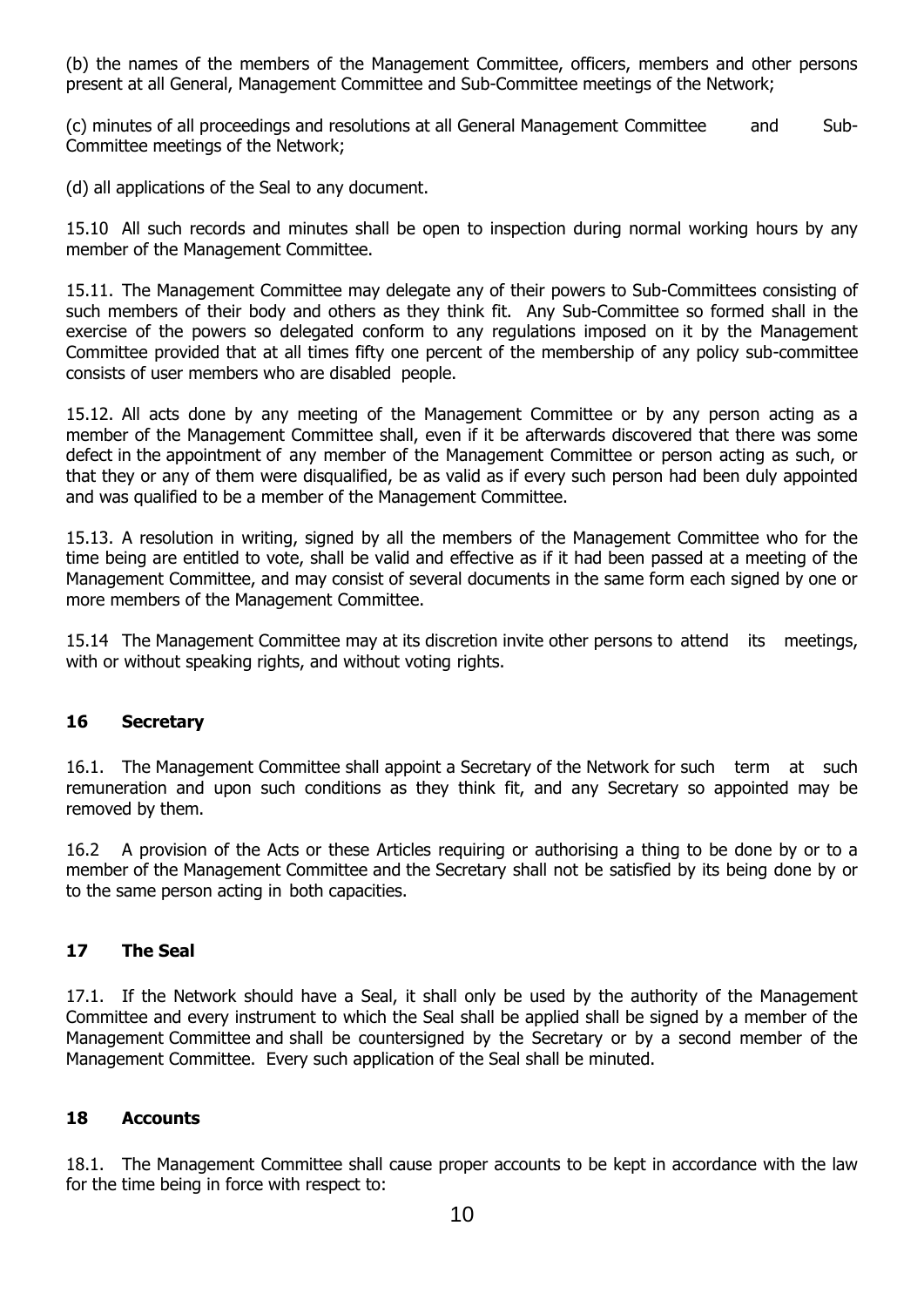(a) all sums of money received and expended by the Network and the matters in which the receipt and expenditure takes place;

(b) all sales and purchases of goods by the Network;

(c) the assets and liabilities of the Network.

18.2 Proper accounts shall be deemed to be kept if they give a true and fair record of the state of the Network's affairs and explain its transactions and are prepared in accordance with the Acts and all other applicable law.

18.3. The accounts shall be kept at the Registered Office of the Network, or, subject to the Acts, at such other place or places as the Management Committee thinks fit, and shall always be open to the inspection of all members and officers of the Network.

18.4. The Management Committee shall from time to time, in accordance with the Acts, cause to be prepared and to be circulated to members of the Network such income and expenditure accounts, balance sheets, and any reports required be so circulated.

# **19 Indemnity**

19.1. Every member, Director, Secretary, auditor and other officer for the time being of the Network shall be indemnified out of the assets of the Network against any liability incurred in successfully defending legal proceedings in that capacity, or in connection with any application in which relief is granted by the Court from liability for negligence, default, or breach of duty or breach of trust in relation to the Network.

19.2 In this article a director means any director or former director of the Company.

# **20 Content of proxy notices**

20.1 Proxies may only validly be appointed by a notice in writing (a 'proxy notice') which -

(a) states the name and address of the member appointing the proxy;

(b) identifies the person appointed to be that member's proxy and the general meeting in relation to which that person is appointed;

(c) is signed by or on behalf of the member appointing the proxy, or is authenticated in such manner as the directors may determine; and

(d) is delivered to the Network in accordance with these articles and any instructions contained in the notice of the general meeting to which they relate.

20.2 The Network may require proxy notices to be delivered in a particular form, and may specify different forms for different purposes.

20.3 Proxy notices may specify how the proxy appointed under them is to vote (or that the proxy is to abstain from voting) on one or more resolutions.

20.4 Unless a proxy notice indicates otherwise, it must be treated as -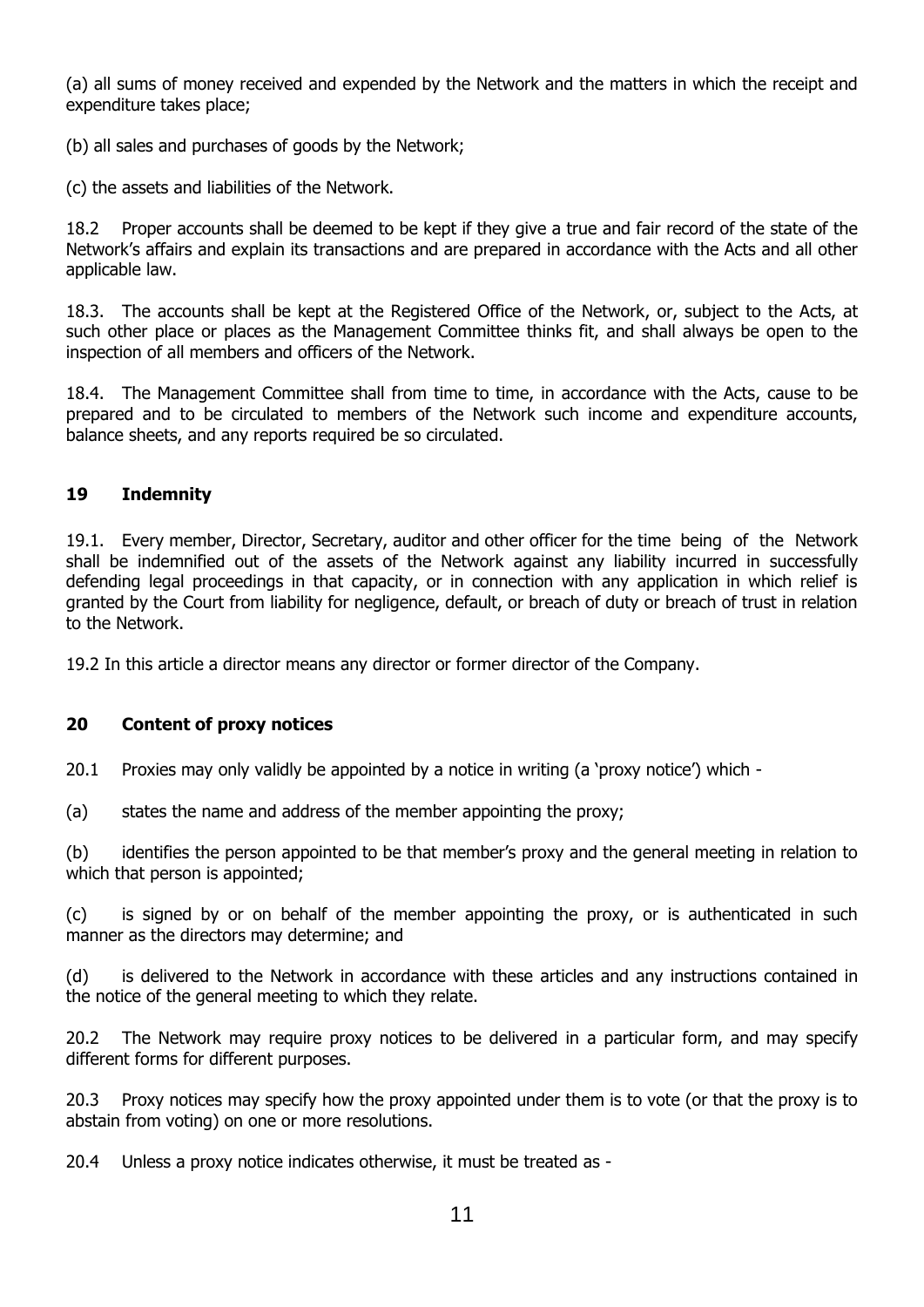(a) allowing the person appointed under it as a proxy discretion as to how to vote on any ancillary or procedural resolutions put to the meeting; and

(b) appointing that person as a proxy in relation to any adjournment of the general meeting to which it relates as well as the meeting itself.

20.5 A person who is entitled to attend, speak or vote (either on a show of hands or on a poll) at a general meeting remains so entitled in respect of that meeting or any adjournment of it, even though a valid proxy notice has been delivered to the Network by or on behalf of that person.

20.6 An appointment under a proxy notice may be revoked by delivering to the Network a notice in writing given by or on behalf of the person by whom or on whose behalf the proxy notice was given.

20.7 A notice revoking a proxy appointment only takes effect if it is delivered before the start of the meeting or adjourned meeting to which it relates.

20.8 If a proxy notice is not executed by the person appointing the proxy, it must be accompanied by written evidence of the authority of the person who executed it to execute it on the appointor's behalf.

# **21 Means of communication to be used**

21.1 Subject to these articles, anything sent or supplied by or to the Network under these articles may be sent or supplied in any way in which the Companies Act 2006 provides for documents or information which are authorised or required by any provision of that Act to be sent or supplied by or to the Network.

21.2 Subject to these articles, any notice or document to be sent or supplied to a director in connection with the taking of decisions by directors may also be sent or supplied by the means by which that director has asked to be sent or supplied with such notices or documents for the time being.

21.3 Any notice to be given to or by any person pursuant to these articles:

- (a) must be in writing; or
- (b) must be given in electronic form.
- 21.4 The Network may give any notice to a member either:
- (a) personally; or
- (b) by sending it by post in a prepaid envelope addressed to the member at his or her address; or
- (c) by leaving it at the address of the member; or
- (d) by giving it in electronic form to the member's address.

(e) by placing the notice on a website and providing the person with a notification in writing or in electronic form of the presence of the notice on the website. The notification must state that it concerns a notice of a company meeting and must specify the place date and time of the meeting.

21.5 A member who does not register an address with the Network or who registers only a postal address that is not within the United Kingdom shall not be entitled to receive any notice from the Network.